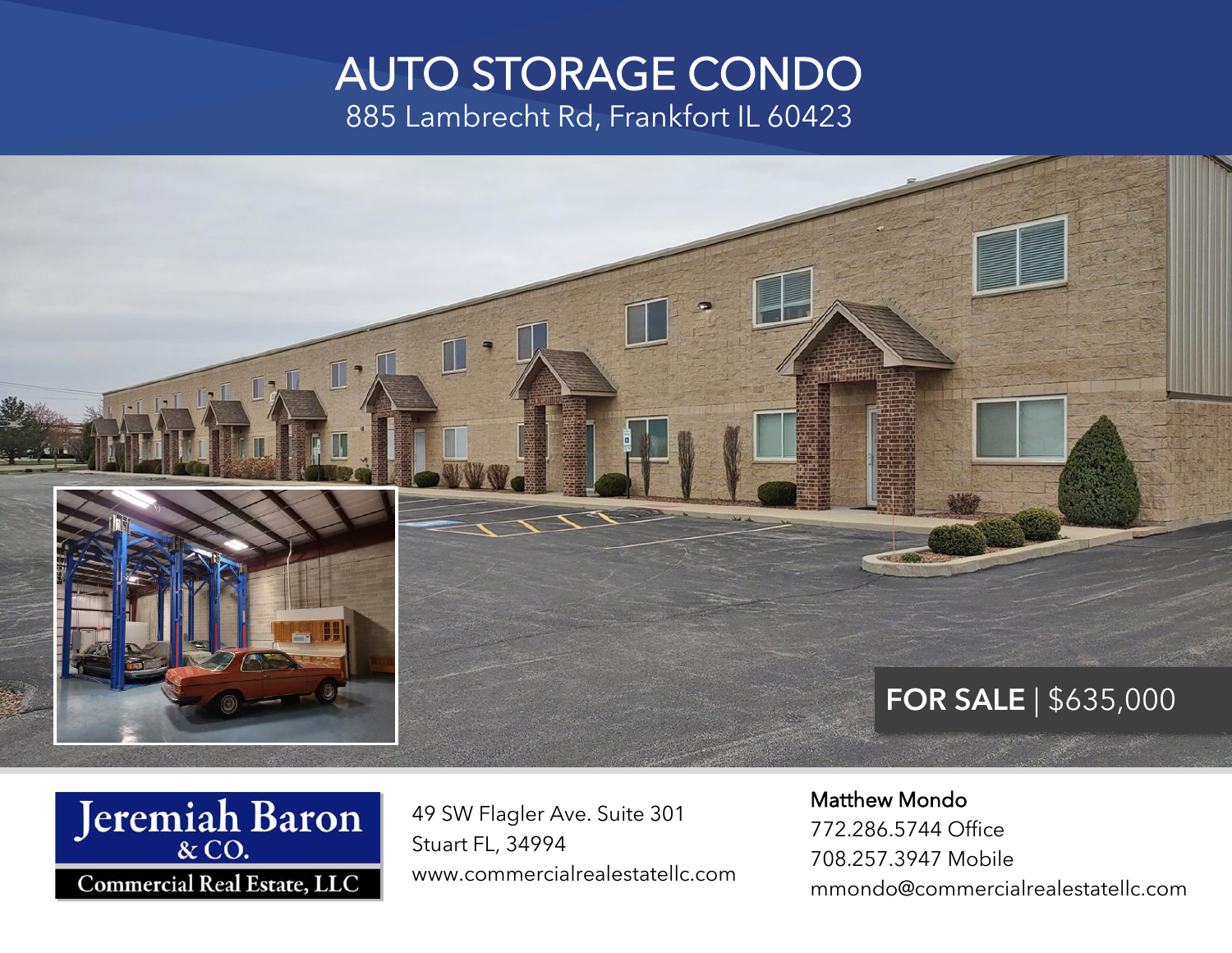## PROPERTY OVERVIEW

- Exceptional opportunity for an auto enthusiast to own an auto storage condo in the Laraway Industrial Business Park located in Frankfort, Illinois.
- Unit features auto elevators that can accommodate up to 13 vehicles, oversized roll-up doors, and a spacious 1,500 sf existing storage mezzanine.
- Other interior features include a 25 ft. ceiling height and clear span.
- Owner willing to discuss complete finished buildout of facility.
- Great central location! Only minutes from both I-80 and I-57, 40 minutes to Chicago Loop, 20 minutes to Indiana border, and 30 minutes to Joliet Intermodal Rail Terminal.



| <b>PRICE</b>             | \$635,000                                      |
|--------------------------|------------------------------------------------|
| UNIT SIZE (UNIT 4 & 5)   | 4,734 SF (combined total)                      |
| <b>BUILDING TYPE</b>     | Light Warehouse                                |
| <b>ACREAGE</b>           | 0.65 AC                                        |
| <b>FRONTAGE</b>          | 334'                                           |
| <b>TRAFFIC COUNT</b>     | 7,368 ADT (from W Laraway Dr)                  |
| <b>YEAR BUILT</b>        | 2016                                           |
| <b>CONSTRUCTION TYPE</b> | Masonry                                        |
| <b>PARKING SPACE</b>     | 50 (surface spaces)                            |
| <b>ZONING</b>            | 12 - General Industrial District               |
| <b>LAND USE</b>          | <b>Business Park</b>                           |
| <b>PARCEL ID</b>         | 19-09-34-126-007-1004<br>19-09-34-126-007-1005 |

NO WARRANTY OR REPRESENTATION, EXPRESS OR IMPLIED, IS MADE AS TO THE ACCURACY OF THE INFORMATION CONTAINED HEREIN, AND THE SAME IS SUBMITTED SUBJECT TO ERRORS, OMISSIONS, CHANGE OF PRICE, RENTAL OR OTHER CONDITIONS, PRIOR SALE, LEASE OR FINANCING, OR WITHDRAWAL WITHOUT NOTICE, AND OF ANY SPECIAL LISTING CONDITIONS IMPOSED BY OUR PRINCIPALS NO WARRANTIES OR REPRESENTATIONS ARE MADE AS TO THE CONDITION OF THE PROPERTY OR ANY HAZARDS CONTAINED THEREIN ARE ANY TO BE IMPLIED.



49 SW Flagler Ave. Suite 301 Stuart FL, 34994 www.commercialrealestatellc.com Matthew Mondo 772.286.5744 Office 708.257.3947 Mobile mmondo@commercialrealestatellc.com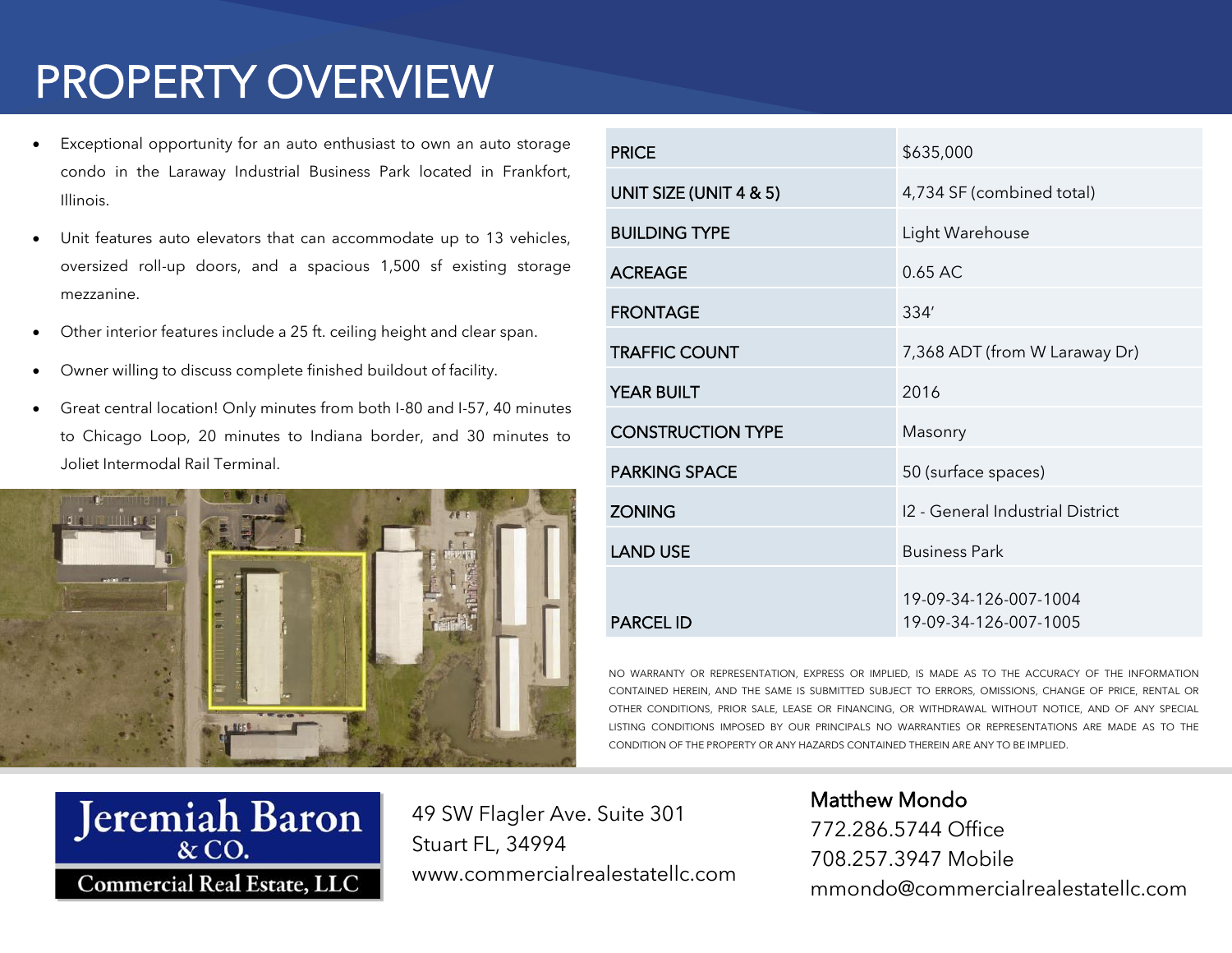### SITE PHOTOS





49 SW Flagler Ave. Suite 301 Stuart FL, 34994 www.commercialrealestatellc.com Matthew Mondo 772.286.5744 Office 708.257.3947 Mobile mmondo@commercialrealestatellc.com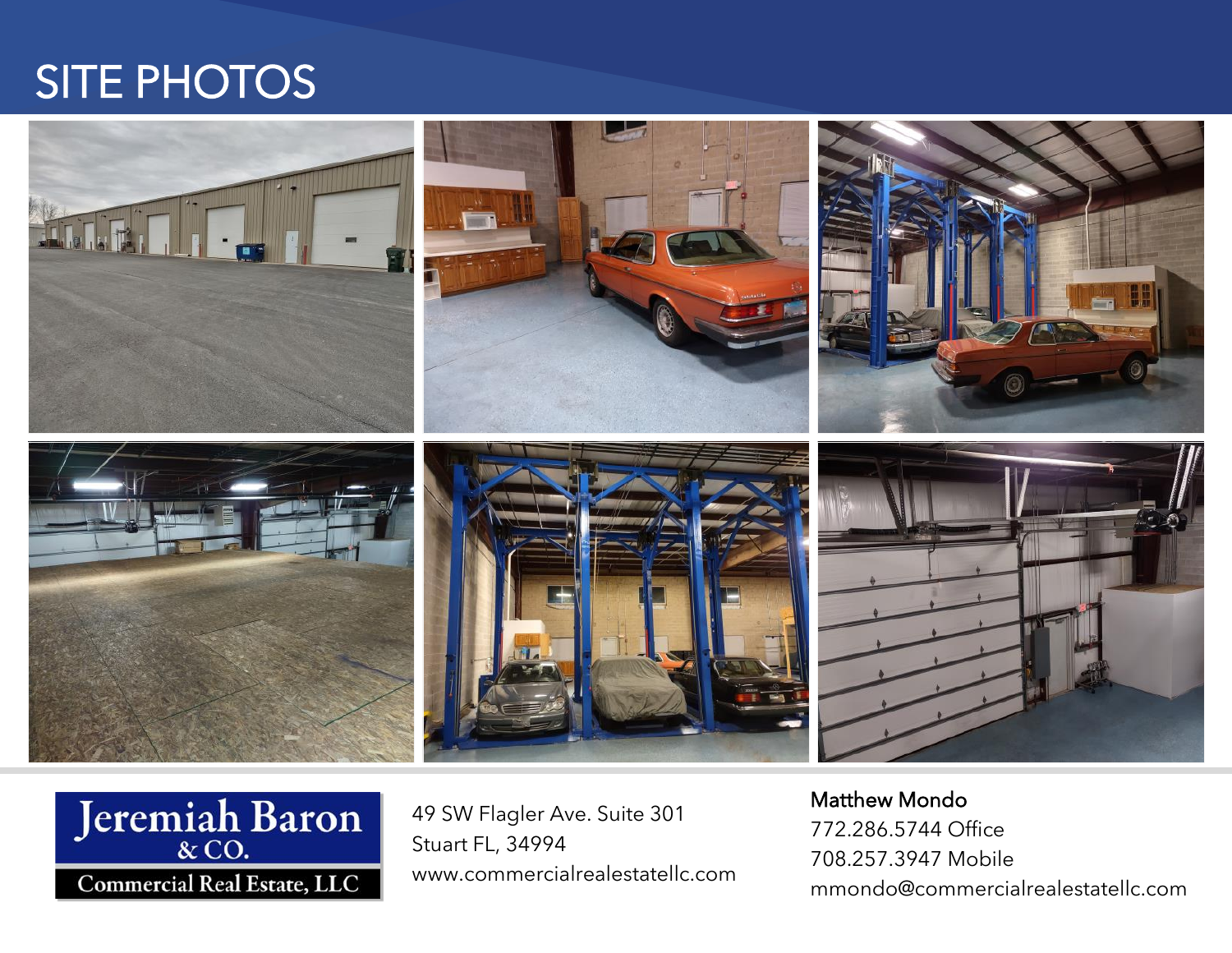### **DEMOGRAPHICS**

| 2022 Population Estimate |        | 2022 Average Household Income |           | Average Age |       |
|--------------------------|--------|-------------------------------|-----------|-------------|-------|
| 1 Mile                   | 877    | 1 Mile                        | \$150,104 | l Mile      | 45.80 |
| 3 Mile                   | 23,928 | 3 Mile                        | \$152,664 | 3 Mile      | 41.60 |
| 5 Mile                   | 73,063 | 5 Mile                        | \$135,002 | 5 Mile      | 40.80 |

| 2027 Population Projection |        | 2022 Median Household Income |           | Median Age |       |
|----------------------------|--------|------------------------------|-----------|------------|-------|
| 1 Mile                     | 854    | Mile                         | \$106,250 | 1 Mile     | 48.90 |
| 3 Mile                     | 24,120 | 3 Mile                       | \$130,660 | 3 Mile     | 43.50 |
| 5 Mile                     | 72,841 | 5 Mile                       | \$114,811 | 5 Mile     | 42.00 |
|                            |        |                              |           |            |       |



49 SW Flagler Ave. Suite 301 Stuart FL, 34994 www.commercialrealestatellc.com Matthew Mondo 772.286.5744 Office 708.257.3947 Mobile mmondo@commercialrealestatellc.com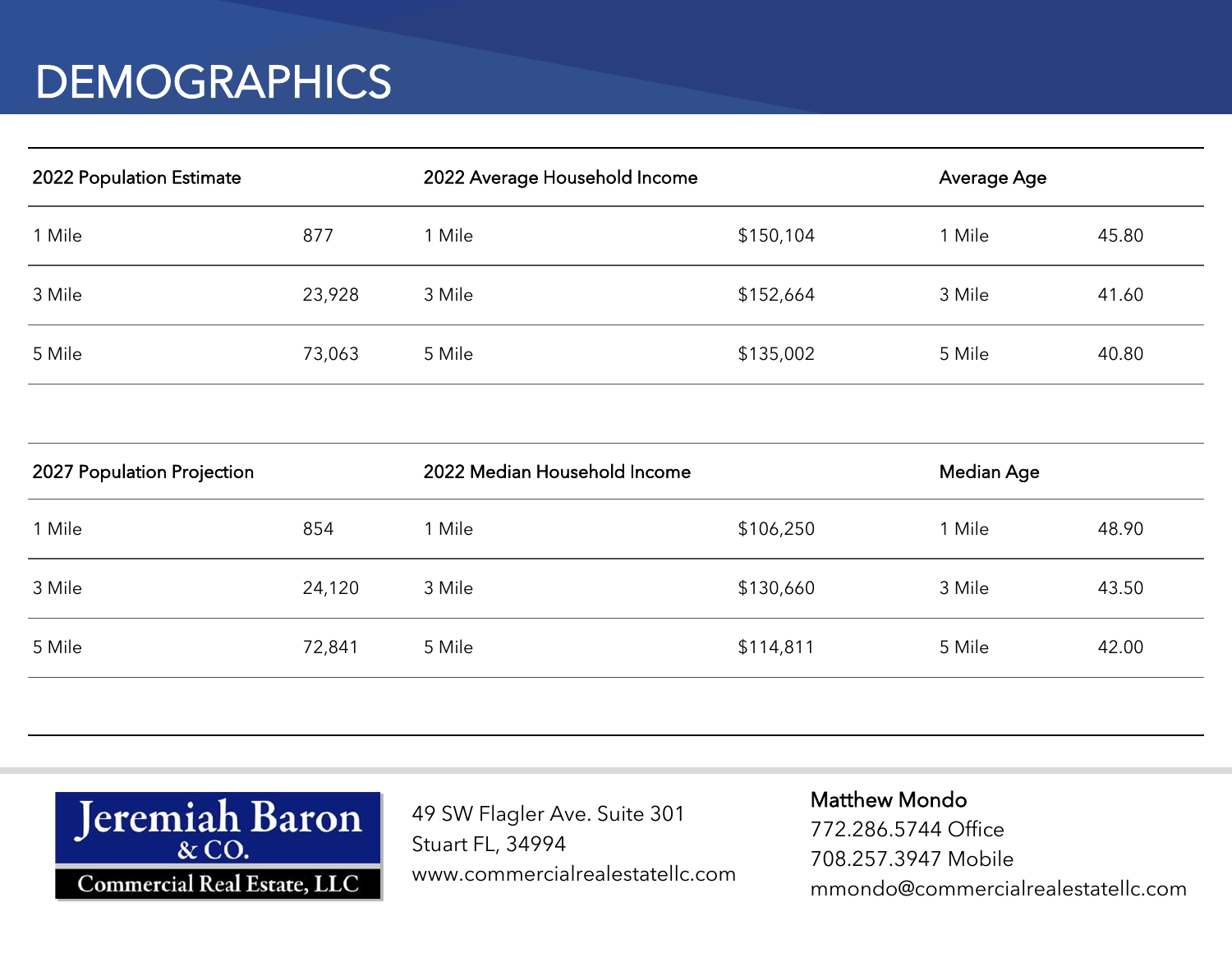# ZONING INFORMATION

The I-2 General Industrial District is intended to provide for lands for development by most types of industrial firms. The regulations are designed to permit operations in a clean and quiet manner, and to protect adjacent district uses as well as industries within the district. Development of residences is prohibited in this district to avoid incompatible mixed uses, and to conserve the supply of industrial land for industrial use.

| $I-2$ | <b>Permitted Uses</b>                                                                                                               |
|-------|-------------------------------------------------------------------------------------------------------------------------------------|
| S     | Animal feed preparation, grinding, mixing and storage                                                                               |
| P     | Automotive and scrap salvage yard, if in a completely enclosed building                                                             |
| P     | Automotive body shop                                                                                                                |
| P     | Building trades' and contractor's office                                                                                            |
| S     | Construction or demolition landfill                                                                                                 |
| P     | Industry and manufacturing, heavy                                                                                                   |
| P     | Industry and manufacturing, light                                                                                                   |
| S     | Landscape Company (Am. Ord. 2495, passed 08.04.08)                                                                                  |
| S     | Limited retail sales in association with a warehouse use (Am. Ord. 2240,<br>passed 11.21.05 and Am. Ord. 2495, passed 08.04.08)     |
| P     | Manufacture, storage and sale of mobile homes and/or trailers, farm im-<br>plements and other similar equipment on a paved open lot |
| Ρ     | Printing, publishing or lithography establishments                                                                                  |

| L <sub>2</sub> | <b>Permitted Uses</b>                                                                                                                      |
|----------------|--------------------------------------------------------------------------------------------------------------------------------------------|
| S              | Radio and television studios, stations                                                                                                     |
| P              | Research facilities                                                                                                                        |
| S              | Sale, distribution, or discharge of firearms, or ammunition<br>within an indoor controlled environment (Am. Ord. 2240,<br>passed 11.21.05) |
| S              | Self-service storage facility                                                                                                              |
| P              | Taxicab association (Am. Ord. 2495, passed 08.04.08)                                                                                       |
| S              | Telecommunication stations and transmission devices                                                                                        |
| S              | Towing service with storage of vehicles                                                                                                    |
| P              | Utility facilities                                                                                                                         |
| P              | Warehouse and wholes ale establishments                                                                                                    |

#### P = Permitted Uses

S = Special Use



49 SW Flagler Ave. Suite 301 Stuart FL, 34994 www.commercialrealestatellc.com

#### Matthew Mondo

772.286.5744 Office 708.257.3947 Mobile mmondo@commercialrealestatellc.com